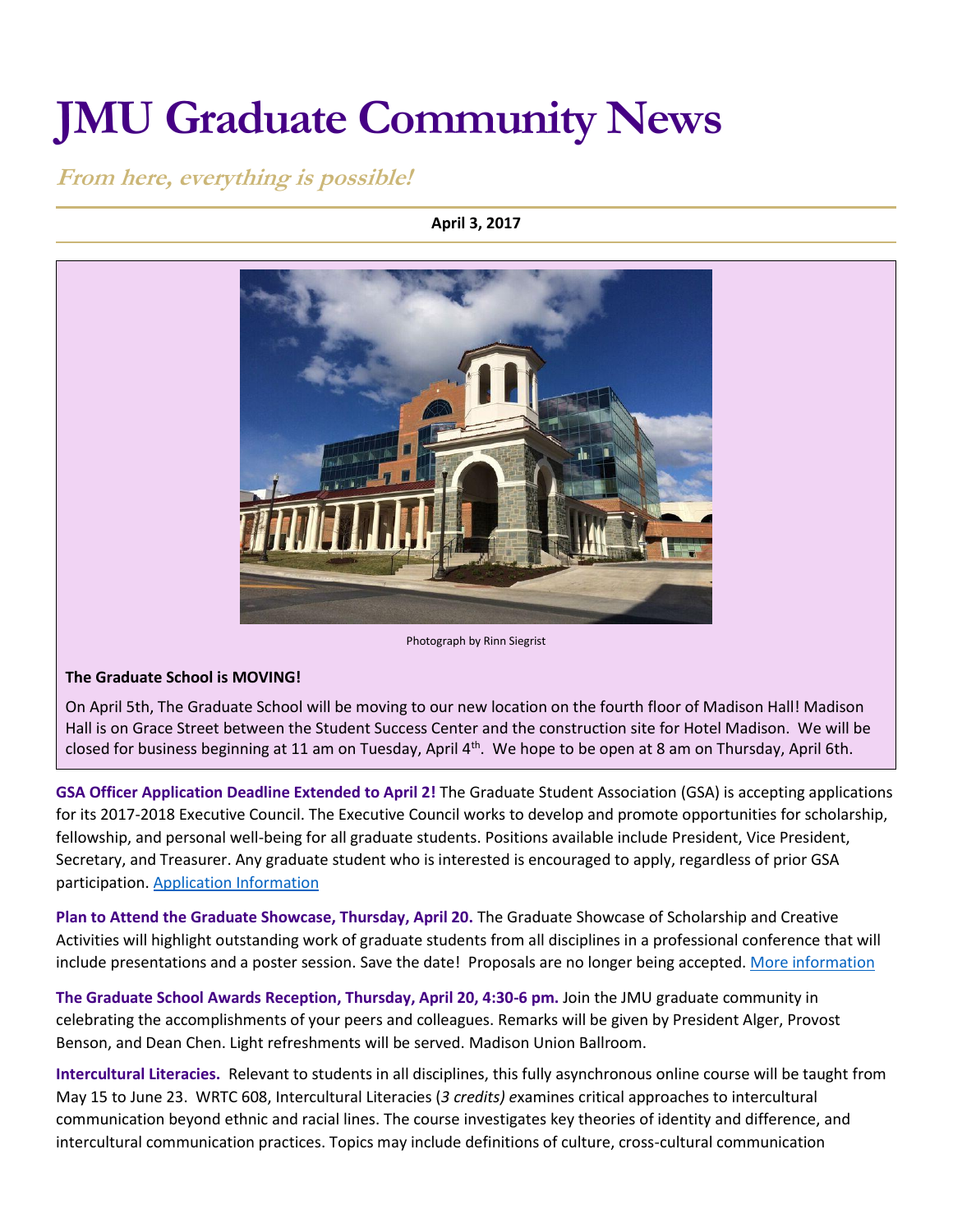challenges and issues of globalization, localization and translation. For more information, contact Dr. Cathryn Molloy [\(molloycs@jmu.edu\)](mailto:molloycs@jmu.edu).

**Child Therapy Workshops.** The Virginia Association for Play Therapy and the Institute for Continuing Education are sponsoring two workshops at JMU focusing on play therapy for children, tweens, teens, and the treatment of childhood trauma. The session on May 18 will focus on play therapy for children, tweens, and teens, while the session on May 19 will discuss integrative play therapy for the treatment of childhood trauma. This is a great opportunity for students and faculty from all disciplines who work with children. This conference will be held at the JMU Festival Conference Center. Register by May 10. [More information](http://vapt.cisat.jmu.edu/summerconference17/index.html)

**Counselors Needed: Children's Poetry Camp.** If you have an interest in poetry, music, dance, or other art forms, and you would like to work with children aged 7-13, you should consider being a summer camp counselor for JMU's annual Children's Poetry Camp, July 31-August 4. Paid positions available—apply now! [More information](http://www.jmu.edu/events/furiousflower/2017/07/31-poetry-camp.shtml)

**Madipalooza Volunteers.** Volunteers are needed for JMU's annual music festival, Madipalooza on April 8 on the Festival Lawn. Any JMU student, staff or faculty member can sign up! All volunteers will receive an official Madipalooza volunteer shirt and can still participate as an attendee before or after their shift[. Sign up here](https://signup.com/client/invitation/6775657374/1782591/false#!1782591/false/false)

**Need a Job?** Currently, there are 16 graduate assistantships, 39 student positions, as well as 3 wage positions, for which graduate students might qualify, posted on JMU's [Joblink.](https://joblink.jmu.edu/applicants/jsp/shared/frameset/Frameset.jsp?time=1472213991546)

**Thank you for your contributions!** The Graduate School received terrific support from our graduate community and alumni on Giving Day! Donations increased 185% over last year! We are happy to report that we received \$2,211 in one day. TGS is committed to supporting graduate students in ways that maximize their experiences and help individuals achieve their potential including support of innovative research, creative activities, study abroad, and professional conference participation. [More information](http://www.jmu.edu/grad/grad-school-giving/graduate-giving-page.shtml)

#### **Upcoming Events & Deadlines**

- **Take Back the Night.** During JMU's annual Take Back the Night, guest speaker Karen B.K. Chan will present a keynote titled "Feeling, Healing, and Other Radical Acts." The evening will also include a cappella performances and a speakout. Take Back the Night is a worldwide event that advocates for the survivors of sexual and domestic abuse, and speaks out against these violent acts. **April 4, 6:30 pm, Wilson Hall Auditorium**[. More information](https://www.jmu.edu/events/healthcenter/2017/04-tbtn.shtml)
- **Out on Campus Panel.** As a part of Dukes Pride, a group of LGBTQ+ identifying individuals will participate in a panel discussion to raise awareness of LGBTQ+ issues for audience member and share information about campus resources for those wishing to learn more. There will also be a strong focus on the intersectionality of identities. **April 5, 7 pm, Madison Union Ballroom***.* [More information](http://www.jmu.edu/events/lgbta/2017/05-out-campus.shtml)
- **Pride T-Shirt Giveaway.** Madison Equality will be handing out free t-shirts that represent solidarity for the LGBTQ+ community at the TDU Commons on **April 5, 1:30-3:30 pm** and **April 6, 1-3 pm**. Arrive early, as these shirts are a popular staple of the annual JMU pride week! [More information](http://www.jmu.edu/events/lgbta/2017/04-05-dukes-pride-t-shirt-giveaway.shtml)
- **Wild & Scenic Film Festival.** Through a series of short films, this film festival introduces audiences to the wild and special places and the courageous individuals who are working to protect and preserve them. The film festival not only highlights environmental concerns, but also provides solutions, reaching people through beautiful imagery. An inspiring evening of empowering films. **April 6, 7 pm, Court Square**[. More information](https://tockify.com/downtownharrisonburg/detail/560/1491519600000)
- **Dukes Pride: Tori Grace Nichols.** Using music and performance, Tori Grace Nichols (they/them/theirs) will discuss identity development and express their experiences as someone who identifies as transracially, transnationally adopted, queer, gender queer, third culture, and a soccer fanatic with visible and invisible disabilities. This is a Dukes Pride event. **April 6, 7 pm, Festival Highlands Room.** [More information](http://www.jmu.edu/events/lgbta/2017/06-tori.shtml)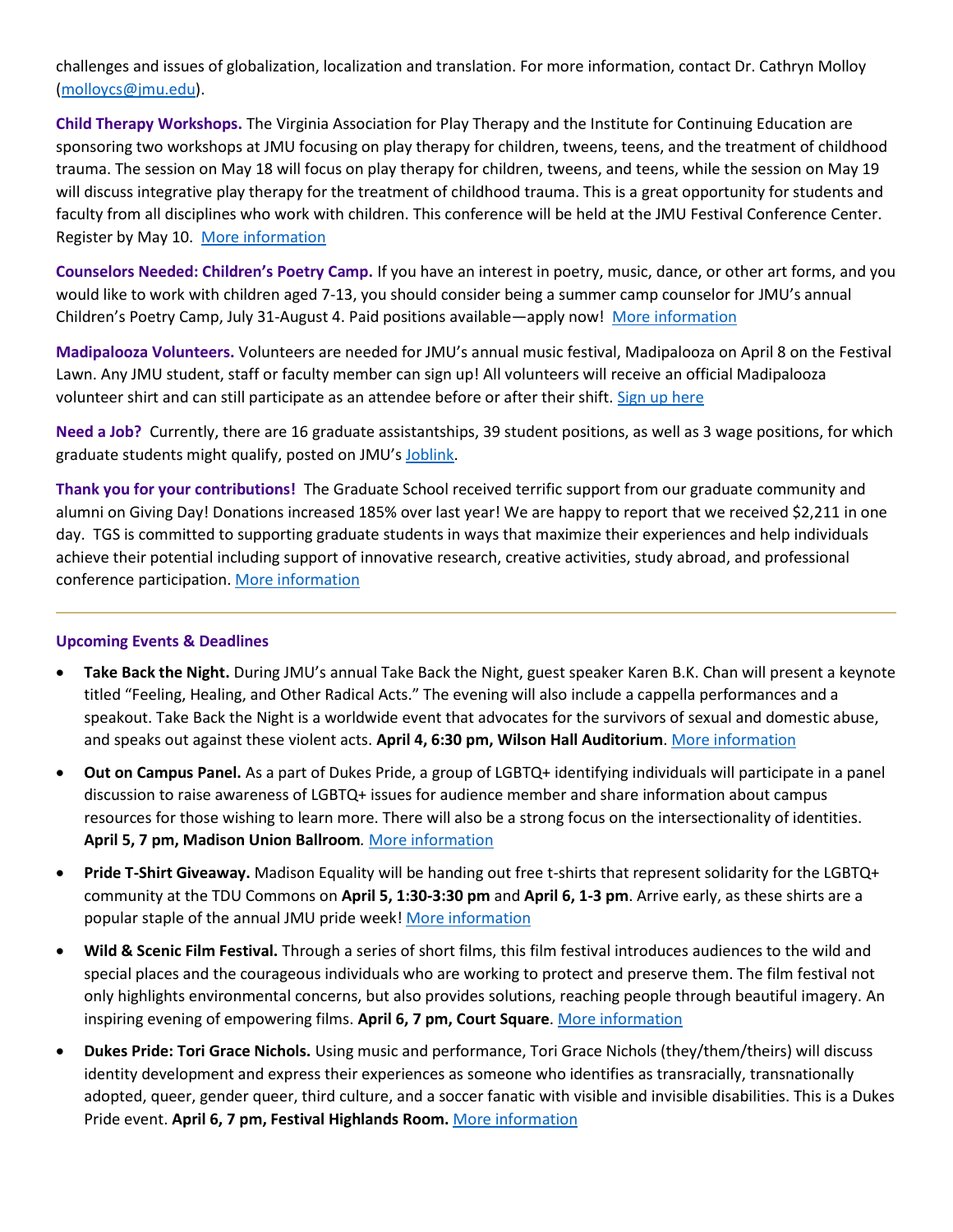- **Madipalooza.** JMU's highly anticipated annual music festival is rapidly approaching! Head to the "festival at Festival" for a day of music, food, games, and prizes! The event is free for all members of the JMU community; JAC card must be presented for entry. **April 8, 1 pm (start time), Festival Lawn.** [More information](https://www.facebook.com/Madipalooza)
- **JMU Percussion Ensemble.** An evening of music with the outstanding JMU Percussion Ensemble. The ensemble has received a multitude of awards and for good reason! **April 10, 8 pm, Forbes Center Concert Hall.** [More information](http://www.jmu.edu/forbescenter/events/2017/04/10-percussion-ensemble.shtml)
- **"This Land is Your Land, This Land is My Land: Identity, Difference, and the Nation."** Kris Sealy will travel to JMU to deliver a lecture based on her current book project, *Creolizing the Nation: The Argument for an Alternative Ontology*. Sealey will discuss Creole spaces as a model of nation/home-building that resists xenophobia and fear of difference. Part of the Visiting Scholars Program. **April 11, 4 pm, Duke Hall Gallery Court**[. More information](http://www.jmu.edu/events/furiousflower/2017/04/11-sealey.shtml)
- **Gilbert & Sullivan's The Mikado.** Boasting a masterful script and incredible score, The Mikado joins The Pirates of Penzance and H.M.S. Pinafore as one of W.S. Gilbert and Arthur Sullivan's comic opera masterpieces. Love triumphs in the end, but not before heads almost roll! **April 13 & 14, 8 pm, Forbes Center Concert Hall**. [More information](http://www.jmu.edu/events/forbescenter/2017/04/13-mikado.shtml#sthash.3CdPHqeg.dpuf)
- **Thesis/dissertation due to The Graduate School on April 19.**
- **Graduate Showcase.** The Graduate Showcase of Scholarship and Creative Activities will highlight outstanding work from all disciplines. **April 20.** [More information](http://www.jmu.edu/grad/GraduateShowcase/Showcase2017.shtml)
- **The Graduate School Awards Reception.** Join the JMU graduate community in celebrating the accomplishments of your peers and colleagues. Remarks by President Alger, Provost Benson, and Dean Chen. Light refreshments will be served. **April 20, 4:30-6 pm, Madison Union Ballroom.**
- **Run, Sweat & Beers.** Gather your friends and participate in a 1, 3, or 5 mile run (your choosing) that begins and ends at Brothers Crafter Brewing. Participants can purchase discounted brews in the tasting room. This event is held on the fourth Friday of each month. **April 28, 5:30 pm, Brothers Craft Brewing**. [More information](https://tockify.com/downtownharrisonburg/detail/578/1493415000000/1)
- **Graduate Commencement will be May 4.** [More information](http://www.jmu.edu/commencement/)

For additional events of possible interest, regularly check<http://www.jmu.edu/events>

### **Tips from TGS (The Graduate School)**

**Graduate Polices.** You are responsible to read and follow the graduate policies set forth in th[e Graduate Catalog.](http://jmu.edu/catalog) Important information regarding degree progress, including rules for successful progression and continuous enrollment are also on the [Graduate School website](http://www.jmu.edu/grad/current-students/degree-progress/beginning.shtml)

**Approval of a Thesis or Dissertation Committee.** Students who are completing these sorts of project must submit a signed approval form to The Graduate School by the second week of the semester in which the student first registers for thesis or dissertation credits. [Approval form](http://www.jmu.edu/grad/_files/CommitteeApprovalForm2014-15.pdf)

**Monitor your Dukes E-Mail account!** Official information is sent to each student's officia[l Dukes e-mail account.](http://www.jmu.edu/computing/helpdesk/selfhelp/DukesEmail.shtml) Check your @dukes.jmu.edu e-mail account on a regular basis.

**Monitor [MyMadison!](http://mymadison.jmu.edu/)** The *Student Center* i[n MyMadison](http://mymadison.jmu.edu/) is where you will find advising information, register for classes, and where you can view "*To Do Items"* that will keep you on track towards graduation. Use the Student Center to update your mailing address and cell phone number. It is *your responsibility* to maintain accurate contact information. Check your account regularly. Don't miss important information!

#### **Essential Links:**

- **[Graduate School Website](http://www.jmu.edu/grad)**
- **•** [Graduate Policies](http://www.jmu.edu/catalog/index.shtml)
- [JMU Student Handbook](https://www.jmu.edu/osarp/handbook/index.shtml)
- [Forms for Graduate Students](http://www.jmu.edu/grad/current-students/graduate-forms.shtml)
- **•** [Thesis Guidelines](http://www.jmu.edu/grad/current-students/thesis-dissertation/information.shtml)